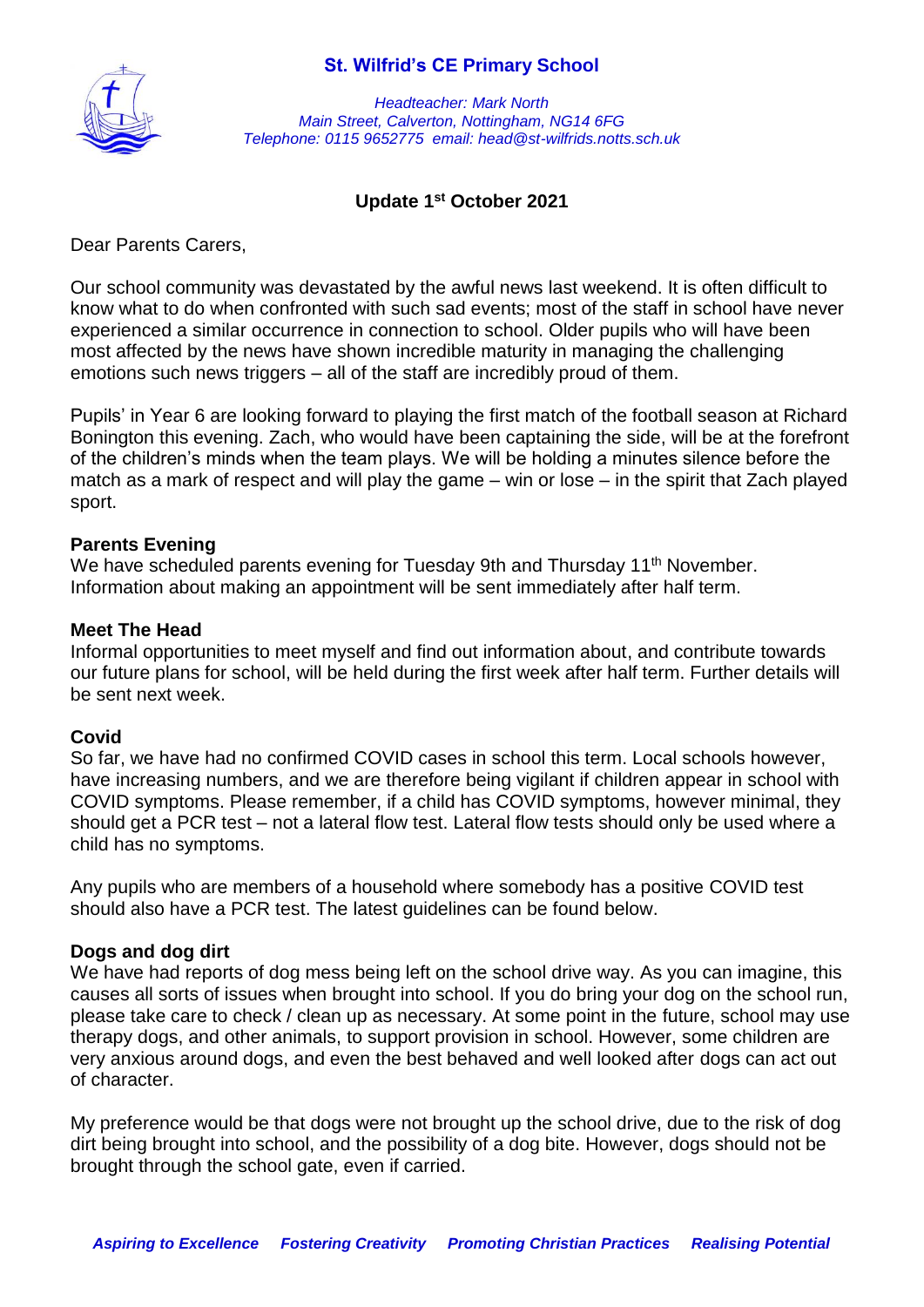

*Headteacher: Mark North Main Street, Calverton, Nottingham, NG14 6FG Telephone: 0115 9652775 email: head@st-wilfrids.notts.sch.uk*

### **Year 3 Visit the Iron Age**

Pupils in Year 3 travelled in time this week, when they visited the Iron Age fort that can be found in Foxwood. When they arrived in the past, they discussed Iron Age life, in preparation for their forthcoming topic. They had a fabulous time – fortunately the rain held off.

### **Harvest Festival**

Year 2 will be leading our harvest festival service next week – parents of pupils in year 2 will have received details of the worship in school on Friday. If parents would like to donate any dry foods for local food banks, this should be brought to school by next Friday morning.

### **Cars**

Cars **should not** be driven up the school driveway to collect or drop off children. The drive is used by pedestrians, and it is not safe to do so.

### **Book Fair Sales**

Thank you for your support for the Book Fair. We managed to sell £712 worth of books, meaning we receive commission valued at £366 to add to our classroom libraries.

### **Sweets and other foods for children's birthdays.**

Unfortunately, we cannot distribute foods sent by parents' to celebrate children's birthdays (despite these being a lovely gesture). There are a number of reasons for this. Primarily, there are a number of children in school who have allergies or conditions that mean their diets have to be managed very carefully. Some parents may not wish for their child to eat sweets or cakes, but would find it difficult to take these from a child after being given.

Thank you very much for your continued support. Have a good weekend.

Yours sincerely

Mark North

Head Teacher

St Wilfrid's Primary School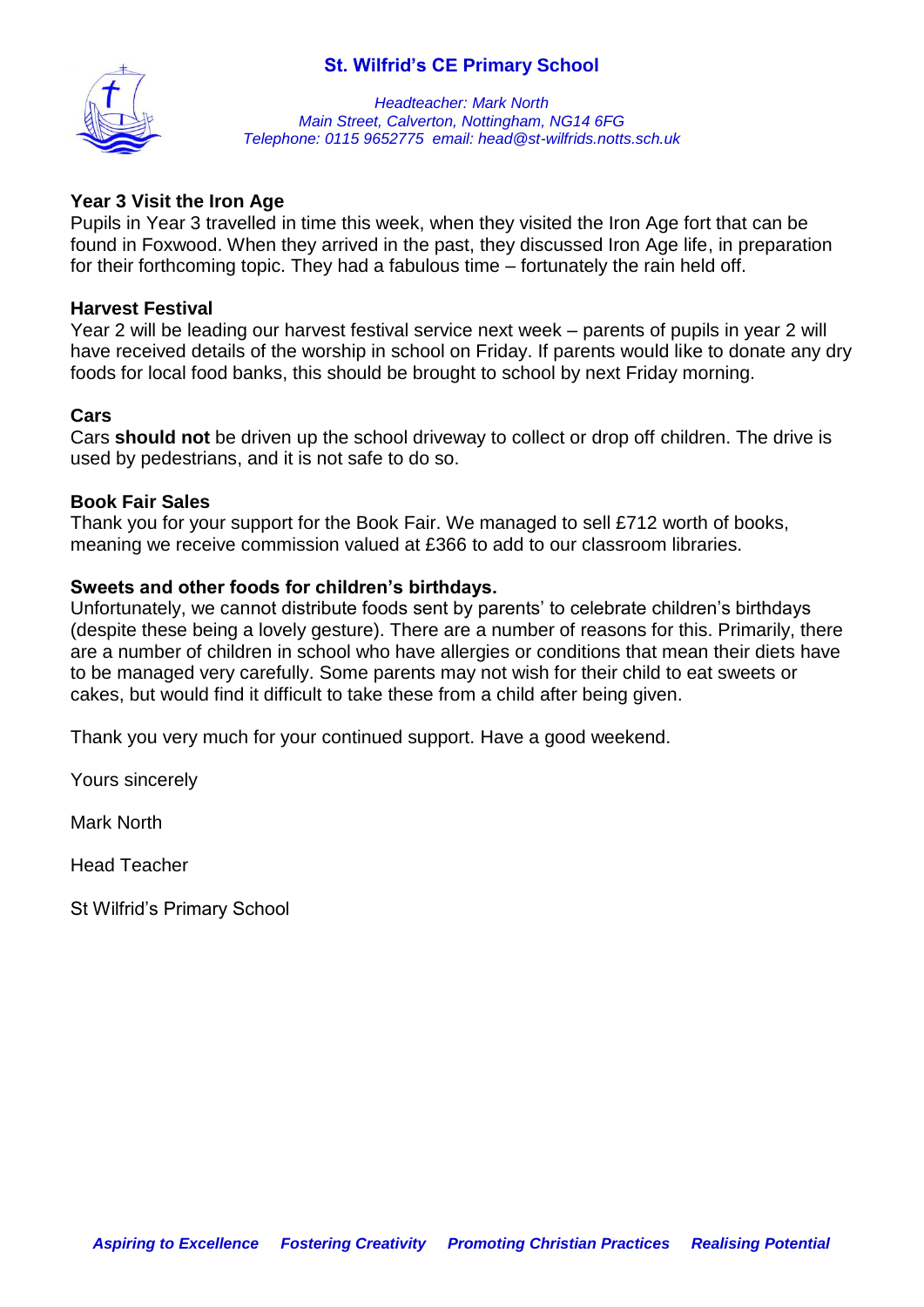

*Headteacher: Mark North Main Street, Calverton, Nottingham, NG14 6FG Telephone: 0115 9652775 email: head@st-wilfrids.notts.sch.uk*

[https://www.nhs.uk/conditions/coronavirus-covid-19/self-isolation-and-treatment/when-to-self](https://www.nhs.uk/conditions/coronavirus-covid-19/self-isolation-and-treatment/when-to-self-isolate-and-what-to-do/)[isolate-and-what-to-do/](https://www.nhs.uk/conditions/coronavirus-covid-19/self-isolation-and-treatment/when-to-self-isolate-and-what-to-do/)

# **When to self-isolate and what to do**

## **What is self-isolation?**

Self-isolation is when you do not leave your home because you have or might have coronavirus (COVID-19).

This helps stop the virus spreading to other people.

### **Important**

Self-isolation rules have changed. You will not need to self-isolate in certain situations. Information:

It's a legal requirement to self-isolate if you are told to by NHS Test and Trace. You could be fined if you do not self-isolate.

### **When to self-isolate**

Self-isolate straight away and get a [PCR test \(a test that is sent to the lab\) on GOV.UK](https://www.gov.uk/get-coronavirus-test) as soon as possible if you have any of these 3 symptoms of COVID-19, even if they are mild:

- a high temperature
- a new, continuous cough
- a loss or change to your sense of smell or taste

You should also self-isolate straight away if:

- you've tested positive for COVID-19 this means you have the virus
- someone you live with has symptoms or tested positive (unless you are not required to selfisolate – check below if this applies to you)
- you've been told to self-isolate following contact with someone who tested positive [find out](https://www.nhs.uk/conditions/coronavirus-covid-19/self-isolation-and-treatment/if-youre-told-to-self-isolate-by-nhs-test-and-trace-or-the-covid-19-app/)  [what to do if you're told to self-isolate by NHS Test and Trace or the NHS COVID-19 app](https://www.nhs.uk/conditions/coronavirus-covid-19/self-isolation-and-treatment/if-youre-told-to-self-isolate-by-nhs-test-and-trace-or-the-covid-19-app/) Information:

You may need to quarantine when you arrive in England from abroad. [Check the quarantine rules when](https://www.gov.uk/guidance/red-amber-and-green-list-rules-for-entering-england)  [entering England on GOV.UK](https://www.gov.uk/guidance/red-amber-and-green-list-rules-for-entering-england)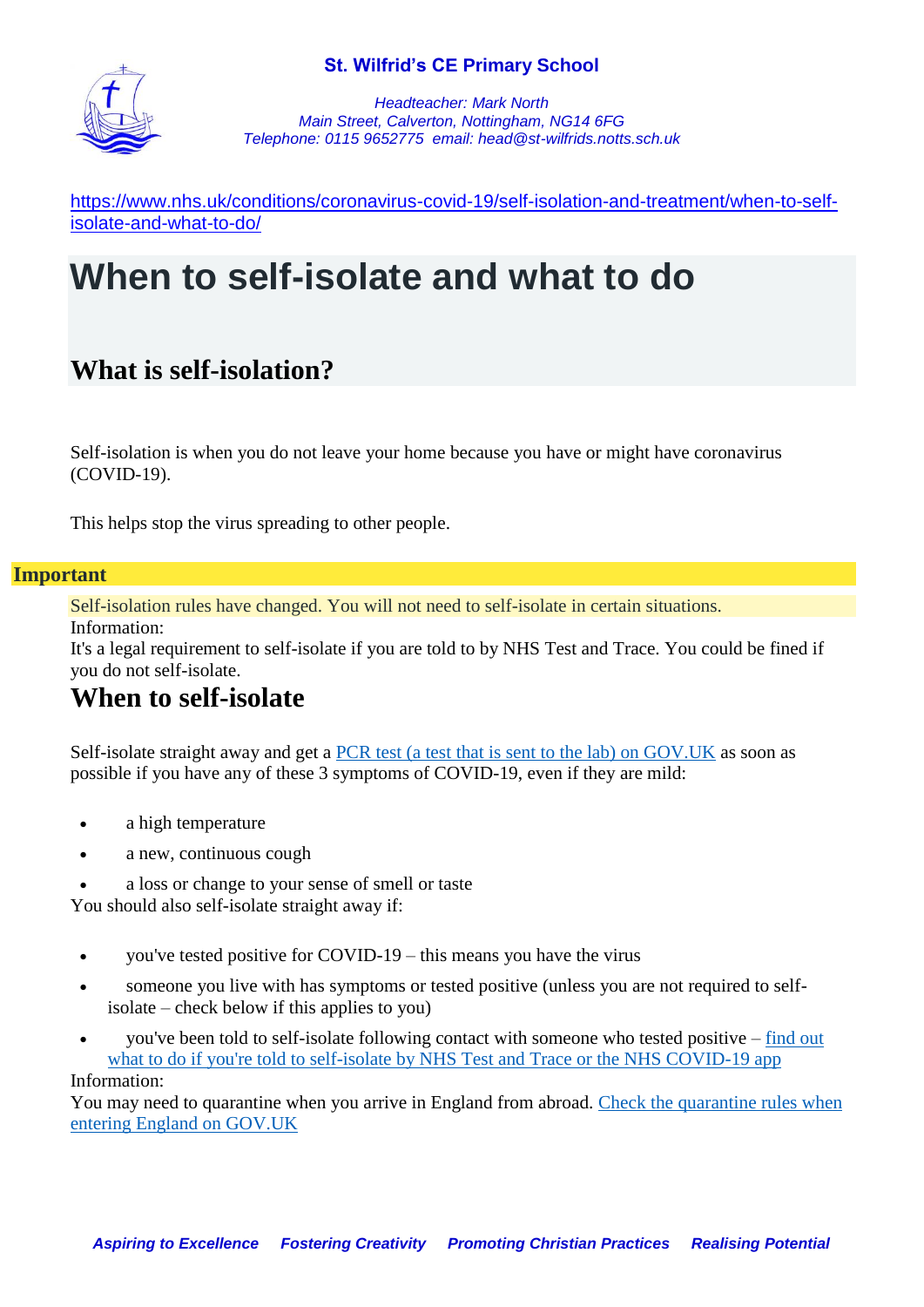

*Headteacher: Mark North Main Street, Calverton, Nottingham, NG14 6FG Telephone: 0115 9652775 email: head@st-wilfrids.notts.sch.uk*

## **When you do not need to self-isolate**

If someone you live with has symptoms of COVID-19, or has tested positive for COVID-19, you will not need to self-isolate if any of the following apply:

- you're fully vaccinated this means 14 days have passed since your final dose of a COVID-19 vaccine given by the NHS
- you're under 18 years, 6 months old
- you're taking part or have taken part in a COVID-19 vaccine trial
- you're not able to get vaccinated for medical reasons

Even if you do not have symptoms, you should still:

- get a [PCR test on GOV.UK](https://www.gov.uk/get-coronavirus-test) to check if you have COVID-19
- follow advice on [how to avoid catching and spreading COVID-19](https://www.nhs.uk/conditions/coronavirus-covid-19/how-to-avoid-catching-and-spreading-coronavirus-covid-19/)
- consider limiting contact with [people who are at higher risk from COVID-19](https://www.nhs.uk/conditions/coronavirus-covid-19/people-at-higher-risk/)

## **Tell people you've been in close contact with that you have symptoms**

Tell people you've been in close contact with in the past 48 hours that you might have COVID-19.

You should tell them to follow advice on [how to avoid catching and spreading COVID-19.](https://www.nhs.uk/conditions/coronavirus-covid-19/how-to-avoid-catching-and-spreading-coronavirus-covid-19/)

They do not need to self-isolate unless they're contacted by the NHS Test and Trace service.

If they get any symptoms of COVID-19, they should self-isolate and get a test as soon as possible.

## **How to self-isolate**

You must not leave your home if you're self-isolating.

### **Don't**

 $\bullet$ 

- do not go to work, school or public places work from home if you can
- do not go on public transport or use taxis
- do not go out to get food and medicine order it online or by phone, or ask someone to bring it to your home
- do not have visitors in your home, including friends and family except for people providing essential care
- do not go out to exercise exercise at home or in your garden, if you have one